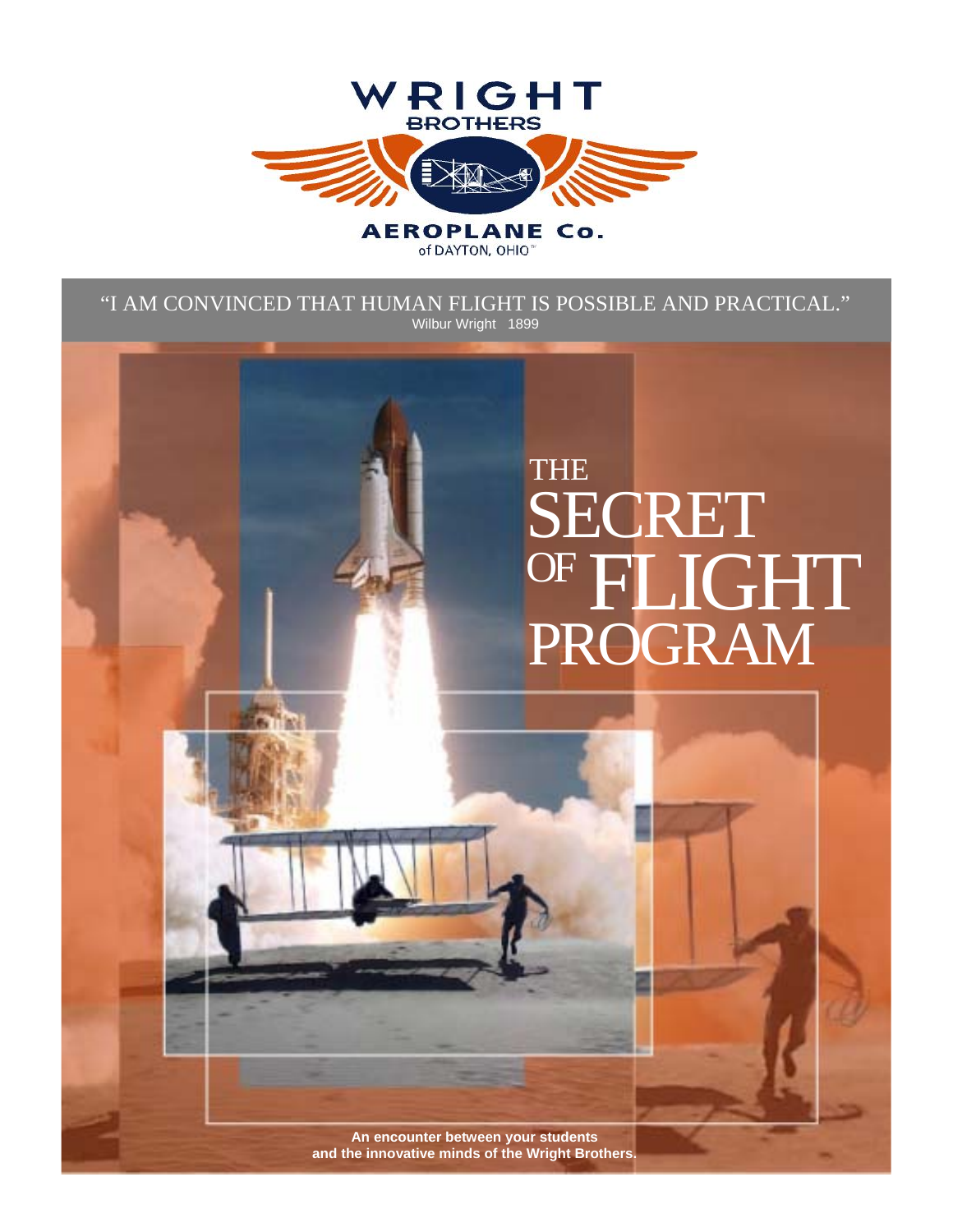

of DAYTON, OHIO

# WHAT'S IN A STORY?

*Mailing Address:*  **WRIGHT BROTHERS AEROPLANE CO.**  P.O. Box 204 West Milton, OH 45383 USA

*Aircraft Construction/ Test Facilities:* Charles W. Furnas Memorial Hangar 25 Hays Street West Milton, OH 45383

#### *Administrative Annex/Shipping:* 119 S. Miami St.

West Milton, OH 45373

*Phone Numbers:* Dayton Area: 937/238-6523 On Tour: 937/673-2560

*Website:* **<www.wright-brothers.org>**

*E-mail:*  **[orville@wright-brothers.org](mailto:orville@wright-brothers.org)**

*Contacts:*  **NICK ENGLER** 

**MARY JANE FAVORITE** 

### **A tale worth telling**

The story of the Wright brothers and the invention of the airplane are woven deep into American history and culture, so deep that it profoundly affects how we see ourselves. Their tale, in fact, may be every bit as important as their accomplishments. There's no denying that mechanical flight has changed the course of history. But their *story* has changed the course of lives.

The Wright tale is as unforgettable as a nursery rhyme and as inspiring as a hymn. Two bicycle mechanics from Dayton, Ohio, with no resources other than their own pluck, out-invent the world's best scientific minds and achieve the age-old dream of flight by virtue of their imagination, determination, and courage. Once you know the basic story, it becomes a metaphor in your own life, confirming the worth of your dreams and the work you do to achieve them. For this reason alone, it's a story worth telling our children again and again.

It is also a wonderful vehicle for getting across a wide range of proficiency requirements in science, technology, math, and social studies. And it crosses many age levels from K through 12, but is especially relevant and potent for 3<sup>rd</sup> through 8<sup>th</sup> grades.







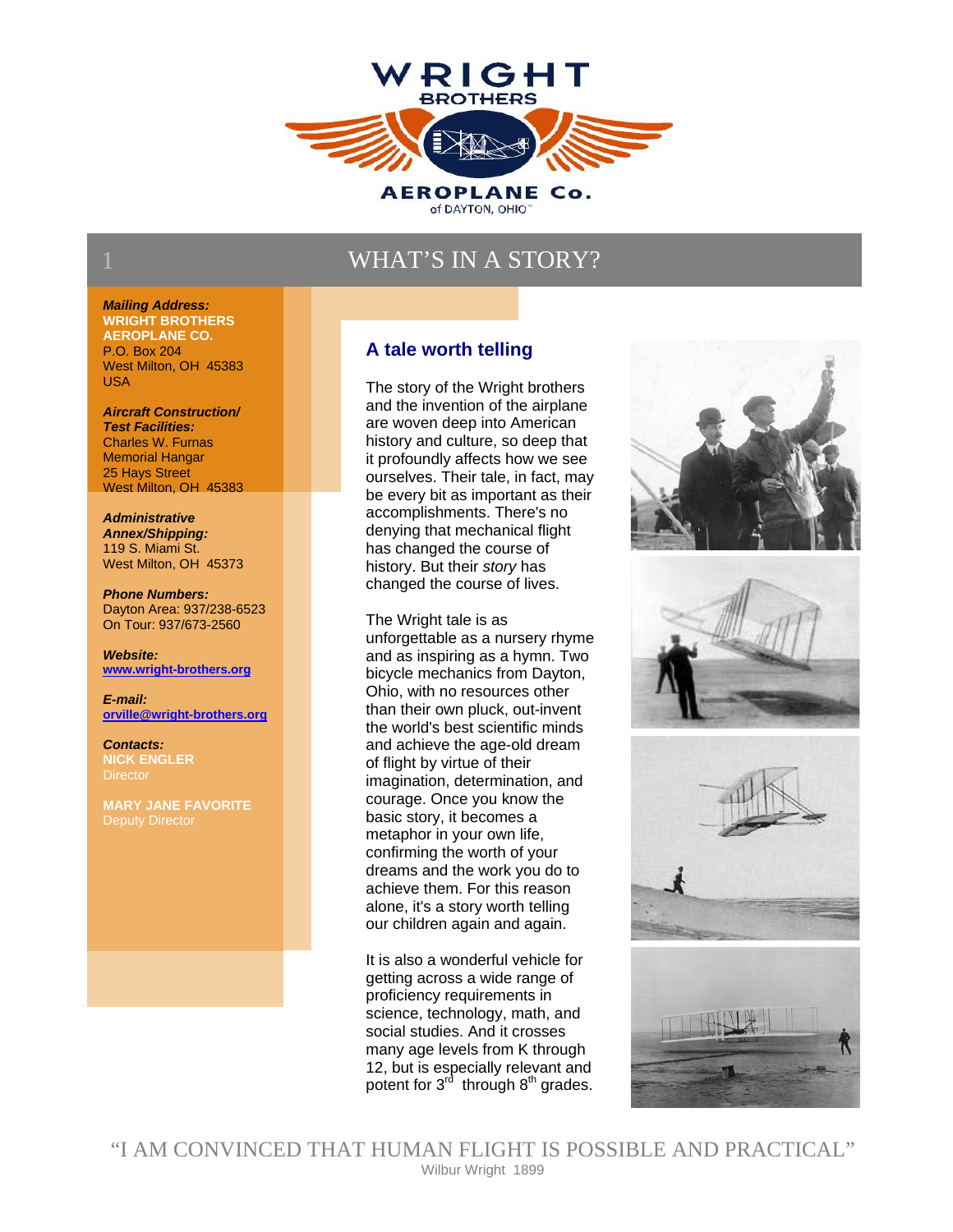

# 2 **AVIATION ARCHAEOLOGY**

*Mailing Address:*  **WRIGHT BROTHERS AEROPLANE CO.**  P.O. Box 204 West Milton, OH 45383 USA

*Aircraft Construction/ Test Facilities:* Charles W. Furnas Memorial Hangar 25 Hays Street West Milton, OH 45383

#### *Administrative Annex/Shipping:* 119 S. Miami St.

West Milton, OH 45373 *Phone Numbers:*

Dayton Area: 937/238-6523 On Tour: 937/673-2560

*Website:* **<www.wright-brothers.org>**

*E-mail:*  **[orville@wright-brothers.org](mailto:orville@wright-brothers.org)**

*Contacts:*  **NICK ENGLER Director** 

**MARY JANE FAVORITE**  Deputy Director

### **Bringing the story to life**

To tell a good story, you need experience with your subject. So we conduct *expeditions in aviation archaeology*, recreating the invention of the airplane. We have built all the experimental aircraft the Wright brothers designed between 1899 and 1905 in their quest for a practical flying machine  $-$  their scientific kites, gliders, and powered Flyers. And we fly them, traveling to the North Carolina Outerbanks near Kitty Hawk where we can experience the winds and sands that were the Wright brothers' laboratory.

We have documented our adventures in words, photographs, and video. These are woven into our school presentation. To us, the Wright gliders and Flyers aren't historical artifacts, but actual flying machines. Your students watch as Major Dawne Dunlop of the US Air Force loses control of the 1902 glider and cartwheels across the sand. They see Lt. Cmdr. Klas Ohman of the US Navy grimace as he struggles to keep the Wright glider in the air. Second by second they follow Capt. Connie Tobias of United Airways as she becomes the first woman to successfully pilot the 1903 Flyer. We don't just tell the Wright story. We bring it to life.







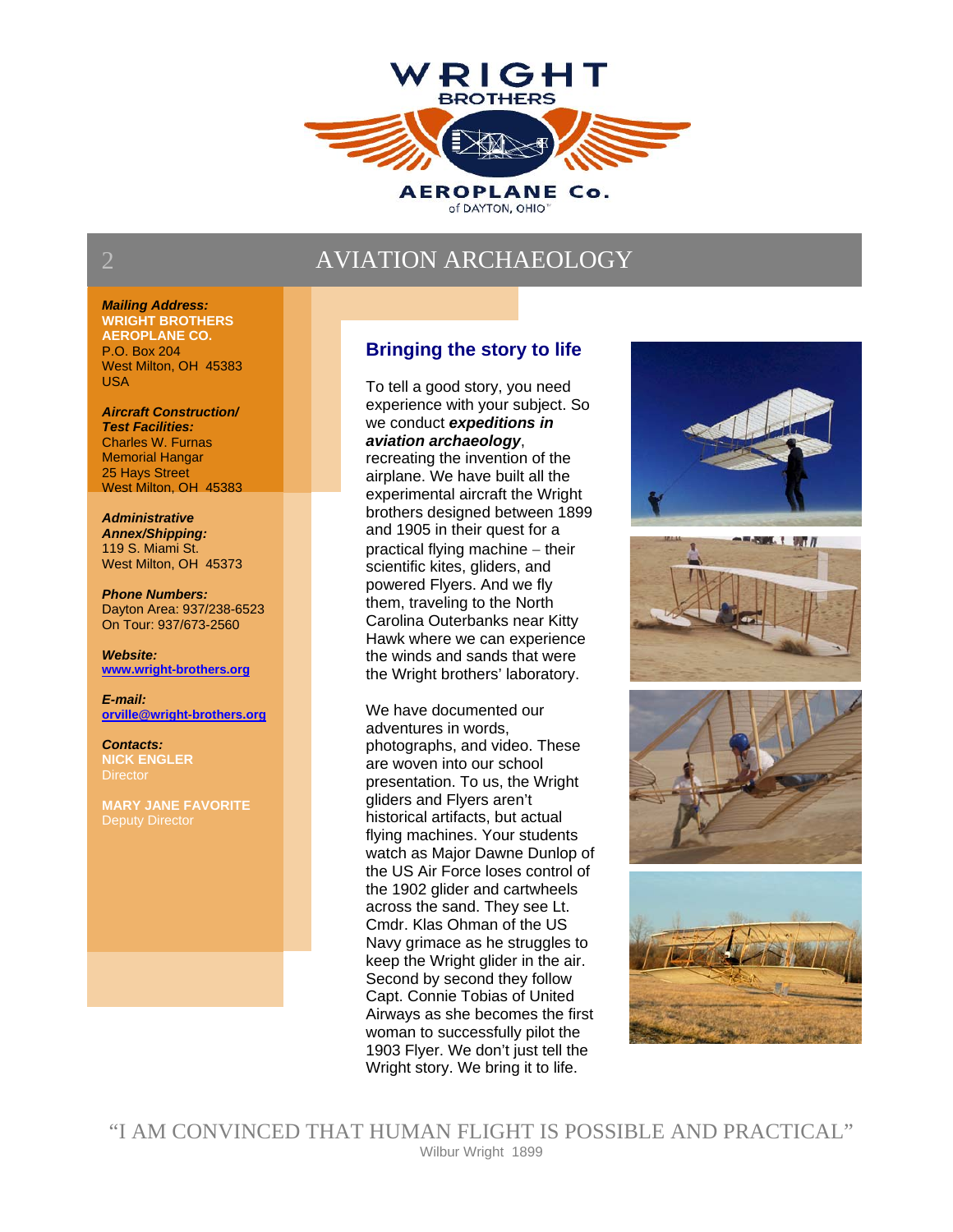

3 A PORTABLE MUSEUM

*Mailing Address:*  **WRIGHT BROTHERS AEROPLANE CO.**  P.O. Box 204 West Milton, OH 45383 USA

*Aircraft Construction/ Test Facilities:* Charles W. Furnas Memorial Hangar 25 Hays Street West Milton, OH 45383

### *Administrative*

*Annex/Shipping:* 119 S. Miami St. West Milton, OH 45373

*Phone Numbers:* Dayton Area: 937/238-6523 On Tour: 937/673-2560

*Website:* **<www.wright-brothers.org>**

*E-mail:*  **[orville@wright-brothers.org](mailto:orville@wright-brothers.org)**

*Contacts:*  **NICK ENGLER Director** 

**MARY JANE FAVORITE**  Deputy Director

### **Cool stuff**

Every teacher knows you can get your point across better and easier with visual aids. So we created a "portable museum" of the Wright brothers especially for schools. It includes:

- Wright Bat A toy helicopter the brothers built when they were kids.
- Wright Bicycle Wil and Orv's introduction to control and balance.
- *Control Demonstrator*  Showing how to control an aircraft in roll, pitch, and yaw.
- *Inner Tube Box Experiment* Reliving the discovery that inspired a revolutionary new control system.
- *Not Quite Wright Kite* So students can fly the Wrights' first controlled flying machine.
- *Wind Tunnel and Balance*  Allowing students to repeat the Wright's lift experiments.
- *1903 Wright Flyer Flight*  **Simulator** - So students can relive the adventure of the first controlled, powered flights.

Three of these items  $-$  the inner tube box, kite, and wind tunnel are things that your students can easily make from common, inexpensive materials. The plans can be downloaded from our web site. Use these to prepare for our visit or to reinforce the lessons after we leave.





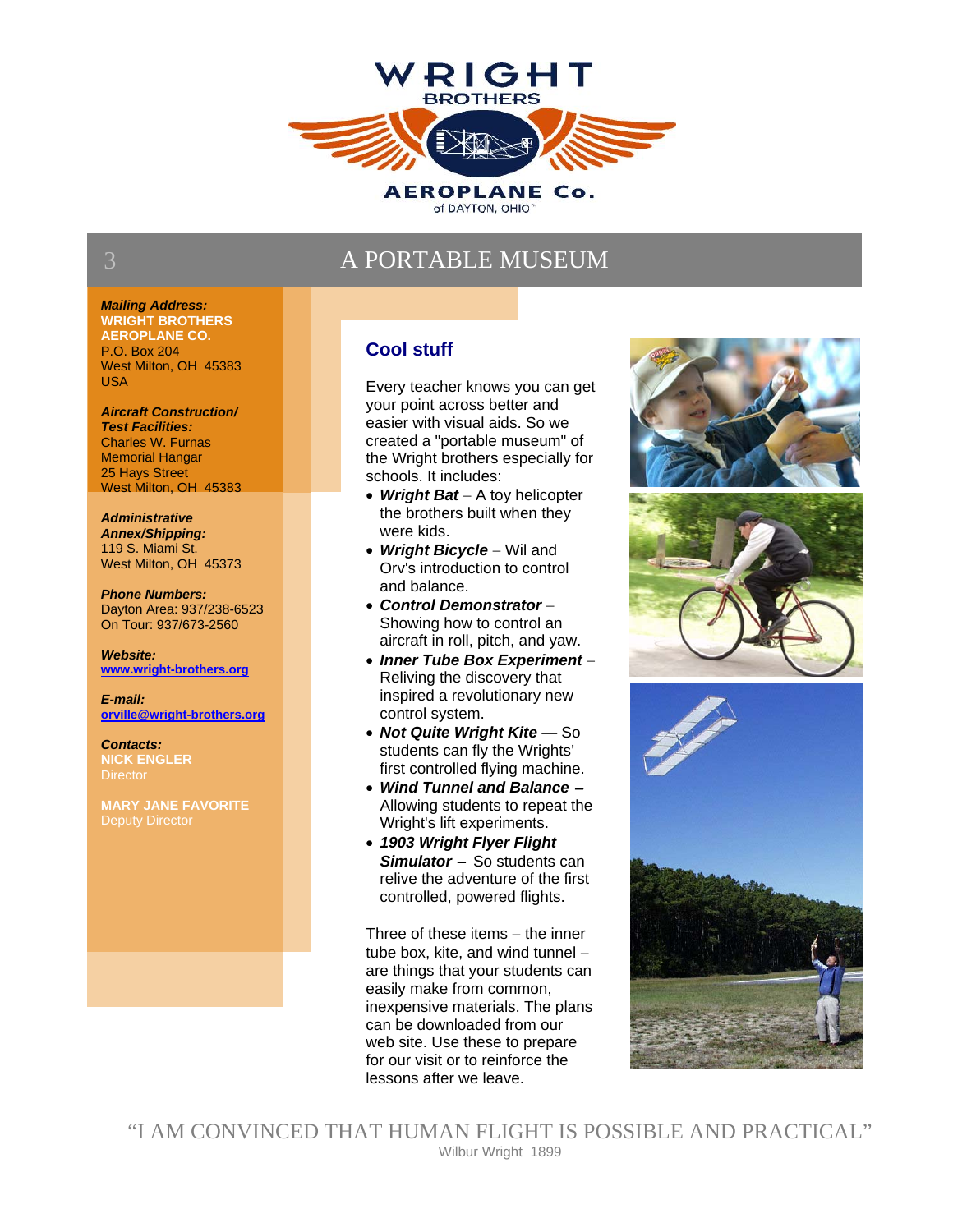

# 4 A GLIDER BUILT BY KIDS

*Mailing Address:*  **WRIGHT BROTHERS AEROPLANE CO.**  P.O. Box 204 West Milton, OH 45383 USA

*Aircraft Construction/ Test Facilities:* Charles W. Furnas Memorial Hangar 25 Hays Street West Milton, OH 45383

*Administrative Annex/Shipping:* 119 S. Miami St. West Milton, OH 45373

*Phone Numbers:* Dayton Area: 937/238-6523 On Tour: 937/673-2560

*Website:* **<www.wright-brothers.org>**

*E-mail:*  **[orville@wright-brothers.org](mailto:orville@wright-brothers.org)**

*Contacts:*  **NICK ENGLER Director** 

**MARY JANE FAVORITE** 

### **An historic aircraft**

The centerpiece of this museum is a full-size replica of the **1902 Wright Glider**, the world's first fully controllable aircraft, the basis of the Wrights' grandfather patent of the airplane, and the granddaddy of everything that flies. It has an impressive 32-foot wing span when it's assembled, but it breaks down so we can fit it through an ordinary door. This lets us set up in a cafeteria, gymnasium, large classroom, anywhere you have space for an airplane.

More important, this glider *was built and flown by kids.* We worked with  $8<sup>th</sup>$ -grade students from Russia, Ohio to build this aircraft, then took them to Kitty Hawk, North Carolina and taught these same  $8<sup>th</sup>$ -graders to fly it. It's one thing to show kids an aircraft built by stuffy old archaeologists, quite another to show them one that was built and flown by their own peers. The message is loud and clear. The video of young people flying a Wright glider of their own creation inspires and empowers the young people who view it.







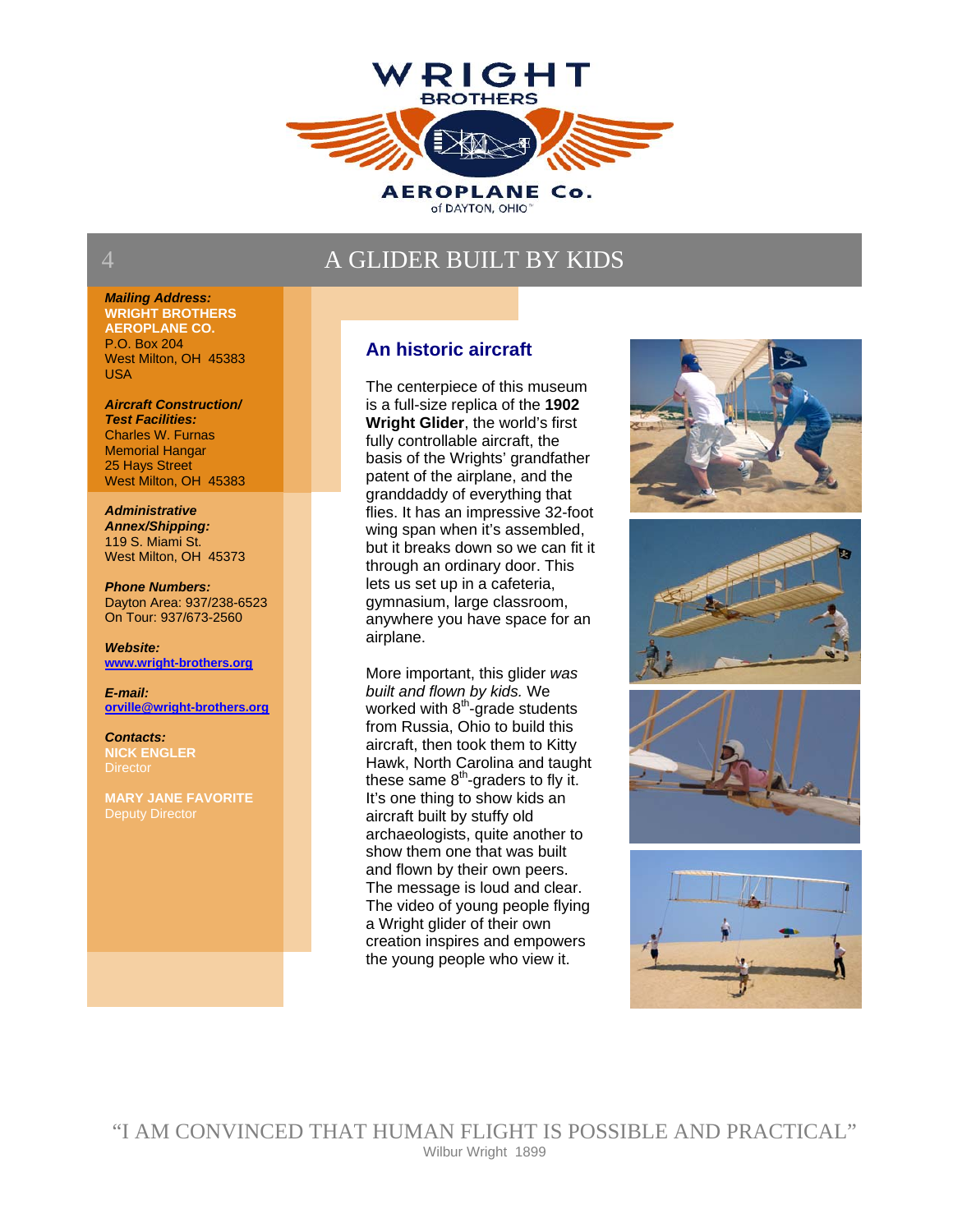

of DAYTON, OHIO<sup>®</sup>

# 5 A PERSONABLE PRESENTER

*Mailing Address:*  **WRIGHT BROTHERS AEROPLANE CO.**  P.O. Box 204 West Milton, OH 45383 USA

*Aircraft Construction/ Test Facilities:* Charles W. Furnas Memorial Hangar 25 Hays Street West Milton, OH 45383

#### *Administrative Annex/Shipping:* 119 S. Miami St. West Milton, OH 45373

*Phone Numbers:* Dayton Area: 937/238-6523 On Tour: 937/673-2560

*Website:* **<www.wright-brothers.org>**

*E-mail:*  **[orville@wright-brothers.org](mailto:orville@wright-brothers.org)**

*Contacts:*  **NICK ENGLER Director** 

**MARY JANE FAVORITE** 

### **Interacting with the Wright brothers**

Along with this portable museum, we send one of our "curators" who has hands-on experience with building and flying Wright aircraft and an in-depth knowledge of the history and science involved. The curator spins a spirited and humorous tale of two ordinary men  $-$  Wilbur and Orville Wright  $-$  who did something extraordinary by virtue of their imagination, perseverance, and courage.

Our people don't just deliver a lecture, however. This is an *interactive* presentation, requiring the attention of and input from your students. They participate in demonstrations, perform experiments, offer information, and draw conclusions. Some even get a little "stick time" aboard the Wright glider! They repeat the same intellectual journey that Wilbur and Orville navigated as together our curator draws them along on the adventure that was the invention of the airplane.

At your request, we will also conduct hands-on workshops, teaching your students to build a Not Quite Wright Kite, wind tunnel, or wing ribs that will be used as part of the airframe of our next Wright airplane.

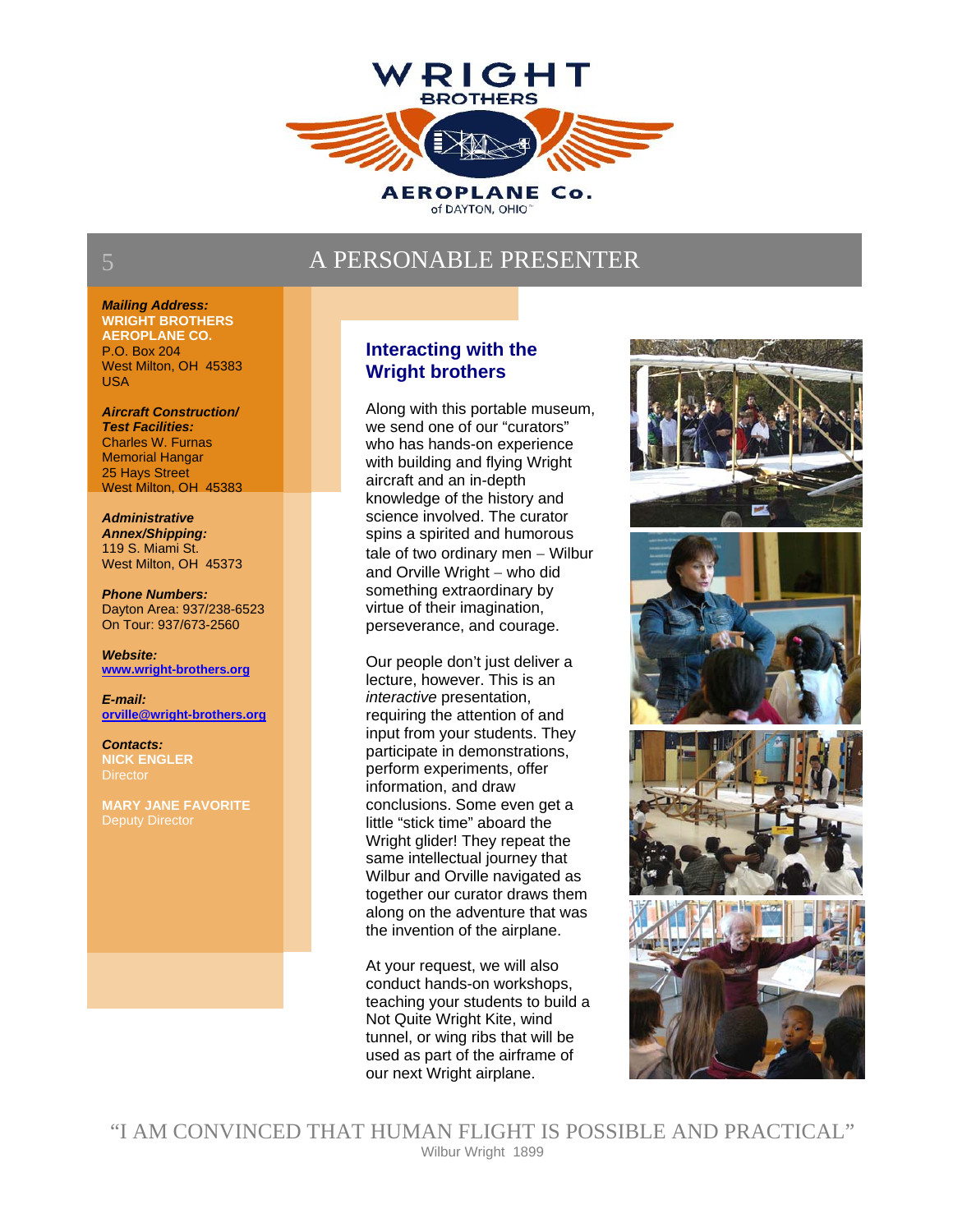

# 6 AN INTERDISCIPLINARY CURRICULUM

*Mailing Address:*  **WRIGHT BROTHERS AEROPLANE CO.**  P.O. Box 204 West Milton, OH 45383 USA

*Aircraft Construction/ Test Facilities:* Charles W. Furnas Memorial Hangar 25 Hays Street West Milton, OH 45383

*Administrative Annex/Shipping:* 119 S. Miami St. West Milton, OH 45373

*Phone Numbers:* Dayton Area: 937/238-6523 On Tour: 937/673-2560

*Website:* **<www.wright-brothers.org>**

*E-mail:*  **[orville@wright-brothers.org](mailto:orville@wright-brothers.org)**

*Contacts:*  **NICK ENGLER Director** 

**MARY JANE FAVORITE** 

### **Relevant and proficient**

We offer two presentations, each lasting the length of a standard class period (about 45 minutes), although either can be made longer or shorter to suit you. Our most popular program traces the development of the airplane  $control$  system  $-$  aerodynamic control was the most important contribution the Wrights made to aeronautics. The other centers on the Wrights' wind tunnel experiments, showing students how to conduct a scientific investigation.

Both presentations are built around national academic standards for social studies, science, technology, and math. We touch upon dozens of benchmarks for each grade level, explaining some and reinforcing others. Here are just a few, chosen from the academic benchmarks for the 3/4/5 and 6/7/8 grade levels:

#### **Social Studies**

 *Explain how new developments contributed to the growth of the United States*. The invention of the airplane led to a new industry and faster transportation, creating new jobs and opportunities. Today the aerospace industry is the largest in the country, affecting every other industry in some way.

 *Explain how historians and archaeologists interpret the past.* Historians interpret the written and graphic records of past events, archaeologists study the artifacts left behind by peoples and cultures. Some archaeologists also build and use these artifacts to gain a better understanding of the past. This is called *experimental archaeology,* and it's what the Wright Brothers Aeroplane Company does.

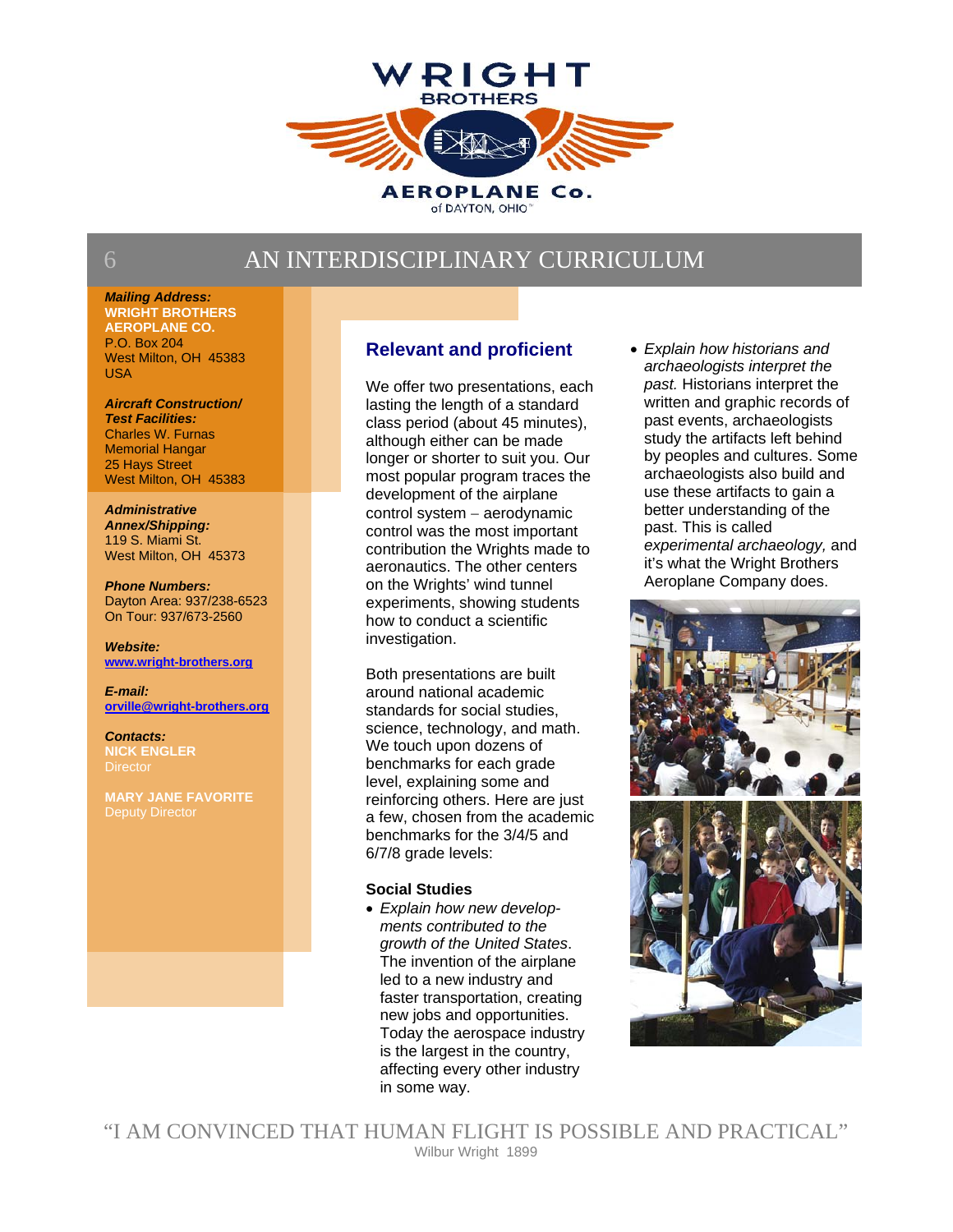

# 7 CURRICULUM, CONTINUED

*Mailing Address:*  **WRIGHT BROTHERS AEROPLANE CO.**  P.O. Box 204 West Milton, OH 45383 USA

*Aircraft Construction/ Test Facilities:* Charles W. Furnas Memorial Hangar 25 Hays Street West Milton, OH 45383

### *Administrative*

*Annex/Shipping:* 119 S. Miami St. West Milton, OH 45373

*Phone Numbers:* Dayton Area: 937/238-6523 On Tour: 937/673-2560

*Website:* **<www.wright-brothers.org>**

*E-mail:*  **[orville@wright-brothers.org](mailto:orville@wright-brothers.org)**

*Contacts:*  **NICK ENGLER Director** 

**MARY JANE FAVORITE**  Deputy Director

#### **Science**

- *It is important to keep detailed records of investigations.* The Wright brothers recorded the results of their experiments, but nothing  $else - we can only$ guess at their hypotheses, methods, and conclusions. There is not enough information to successfully repeat their experiments, which is why we use the techniques of experimental archaeology to fill in what we don't know.
- *Describe forces that affect the motion of an object.* The Wright brothers designed control surfaces that generated aerodynamic pressure to move or balance an airplane in three ways. Warping wings or ailerons *rolled* the craft right and left. The elevator *pitched*  the plane up and down, and the rudder *yawed* it from side to side.
- *Hypotheses are valuable even when they are wrong.* The Wright brothers pursued many possible solutions to the "flying problem" that just didn't work. Their first two gliders were flops in their own estimation. But each failure suggested new avenues of experimentation and eventually led to the invention of a practical flying machine.

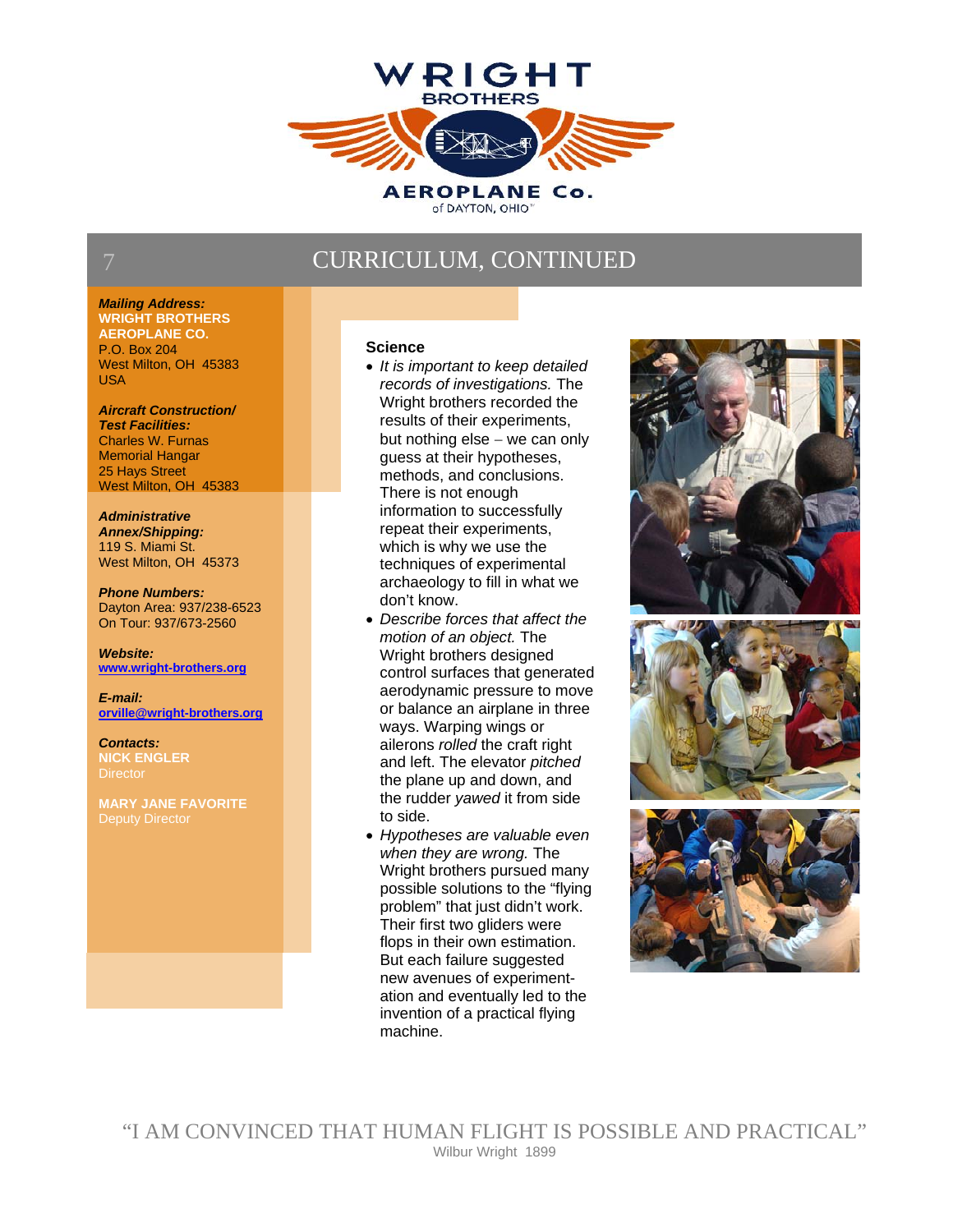

8 CURRICULUM, CONTINUED

*Mailing Address:*  **WRIGHT BROTHERS AEROPLANE CO.**  P.O. Box 204 West Milton, OH 45383 USA

*Aircraft Construction/ Test Facilities:* Charles W. Furnas Memorial Hangar 25 Hays Street West Milton, OH 45383

#### *Administrative Annex/Shipping:* 119 S. Miami St. West Milton, OH 45373

*Phone Numbers:* Dayton Area: 937/238-6523

On Tour: 937/673-2560

*[Website:](www.wright-brothers.org)* **www.wright-brothers.org**

*E-mail:*  **orville@wright-brothers.org**

*Contacts:*  **NICK ENGLER Director** 

**MARY JANE FAVORITE**  Deputy Director

#### **Technology**

- *Technological systems often connect to one another.* The Wright brothers learned how to use tools from their mother and grandfather, how to construct and troubleshoot mechanical systems from building printing presses, and how to balance and control vehicles from designing bicycles. They used parts of all three technologies when inventing the airplane.
- *Transportations vehicles are made up of subsystems.* In 1799, Engishman Sir George Cayley first described an airplane in scientific terms and divided it into four subsystems - wings to *lift* the aircraft into the air, *propulsion* to drive it forward, *controls* to balance and navigate the craft, and a *framework* on which the other systems would be mounted.
- *Scientific principles can be used to solve technical problems*. When the Wrights built their first glider, they wondered how big should they make the wings. Scientists before them had determined that wind blowing over a wing created pressure that forced the wing upward  $-$  this was lift. By adding the weight of the glider and the pilot, the brothers figured how much lift they needed to fly. They plugged this number into the lift equation to determined how big to make the wings.

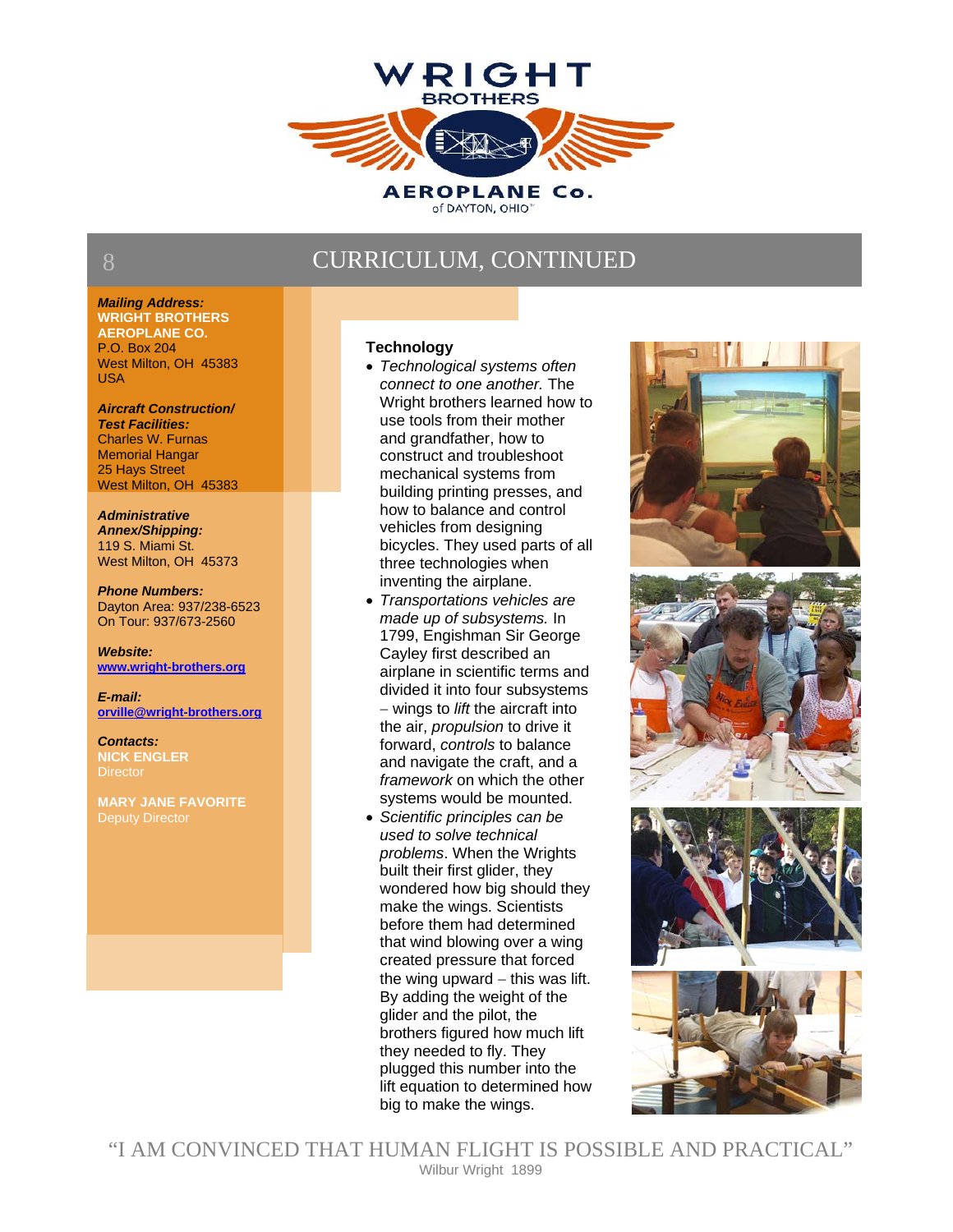

of DAYTON, OHIO

# 9 CURRICULUM, CONTINUED

#### **Math**

- *Use the properties of right triangles to find angles and length of sides*. The Wright brothers were the first investigators ever to measure the performance of airplanes in flight. There were two important forces they had to know – the amount of *lift* the wings generated and the *drag*  or air friction that held the airplane back. They visualized lift and drag as the sides of an imaginary triangle. When they flew their gliders as kites, they noticed the tether ropes described the hypotenuse of that triangle, and the tension on that rope was the result of the combined forces of lift and drag. Measuring the tension and the angle of the tether rope provided the information needed to find the sides of this imaginary triangle. In this way they dermined lift and drag.
- *Represent and interpret data as a graph.* The Wright brothers tested wing shapes at various angles to the wind in their tunnel, then plotted the lift or drag produced at each angle. The plots traced curves, and these curves helped the brothers compare the performance of various wing shapes.





"I AM CONVINCED THAT HUMAN FLIGHT IS POSSIBLE AND PRACTICAL" Wilbur Wright 1899

USA

*Mailing Address:*  **WRIGHT BROTHERS AEROPLANE CO.**  P.O. Box 204

West Milton, OH 45383

*Aircraft Construction/ Test Facilities:* Charles W. Furnas Memorial Hangar 25 Hays Street West Milton, OH 45383

*Administrative Annex/Shipping:* 119 S. Miami St. West Milton, OH 45373

*Phone Numbers:*

*Website:*

*E-mail:* 

*Contacts:*  **NICK ENGLER Director** 

Dayton Area: 937/238-6523 [O](www.wright-brothers.org)n Tour: 937/673-2560

**www.wright-brothers.org**

**orville@wright-brothers.org**

**MARY JANE FAVORITE**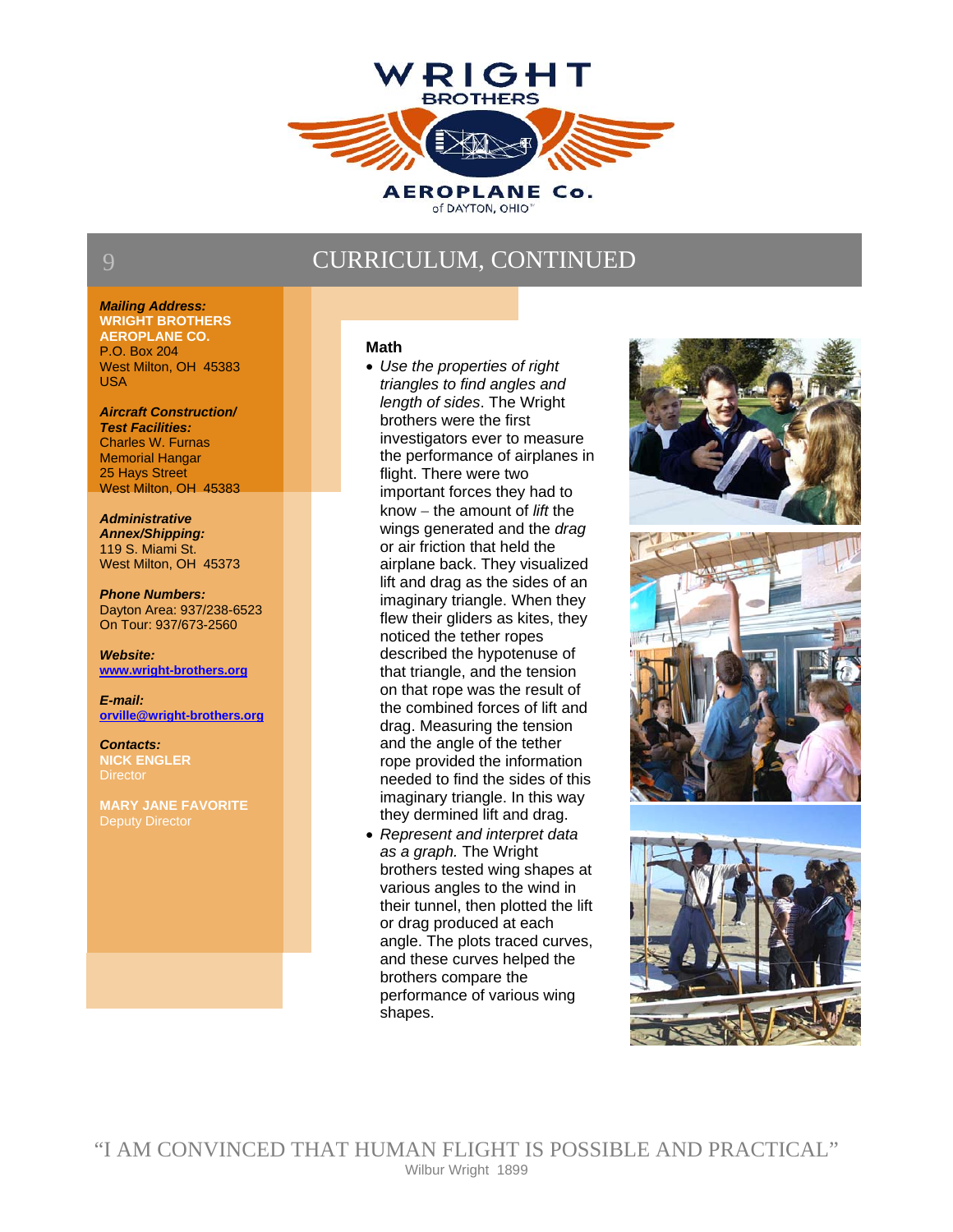

of DAYTON, OHIO

# 10 **FOLLOWING UP**

*Mailing Address:*  **WRIGHT BROTHERS AEROPLANE CO.**  P.O. Box 204 West Milton, OH 45383 USA

*Aircraft Construction/ Test Facilities:* Charles W. Furnas Memorial Hangar 25 Hays Street West Milton, OH 45383

#### *Administrative Annex/Shipping:* 119 S. Miami St. West Milton, OH 45373

*Phone Numbers:* Dayton Area: 937/238-6523 On Tour: 937/673-2560

*Website:* **<www.wright-brothers.org>**

*E-mail:*  **[orville@wright-brothers.org](mailto:orville@wright-brothers.org)**

*Contacts:*  **NICK ENGLER Director** 

**MARY JANE FAVORITE**  Deputy Director

### **Making a good story even better**

When students become excited about a subject, they want to know more. So we provide the means for them to learn as much about the Wright Brothers, early aviation, and aeronautics as they would like to know. Our web site, *wright-brothers.org*, is the largest single source of information about the Wright Brothers on the Internet. Its unique "layered" presentation allows a student to dive into any topic as briefly or as thoroughly as their interest dictates. We even provide primary and secondary sources for the Wright story, helping students to do scholarly research for social studies projects.

Our special hands-on section, "Will and Orv's Workshop," provides plans and instructions for building simple flying machines and scientific instruments, such as the wind tunnel and Not Quite Wright Kite. In "Help with Homework," we offer public domain photos and videos to use in reports, web sites, and media projects. And there is a long list of reading materials, instructions for how to use interlibrary loan (to obtain books that aren't in their local library), aviation museums, and links to other aviation web sites.







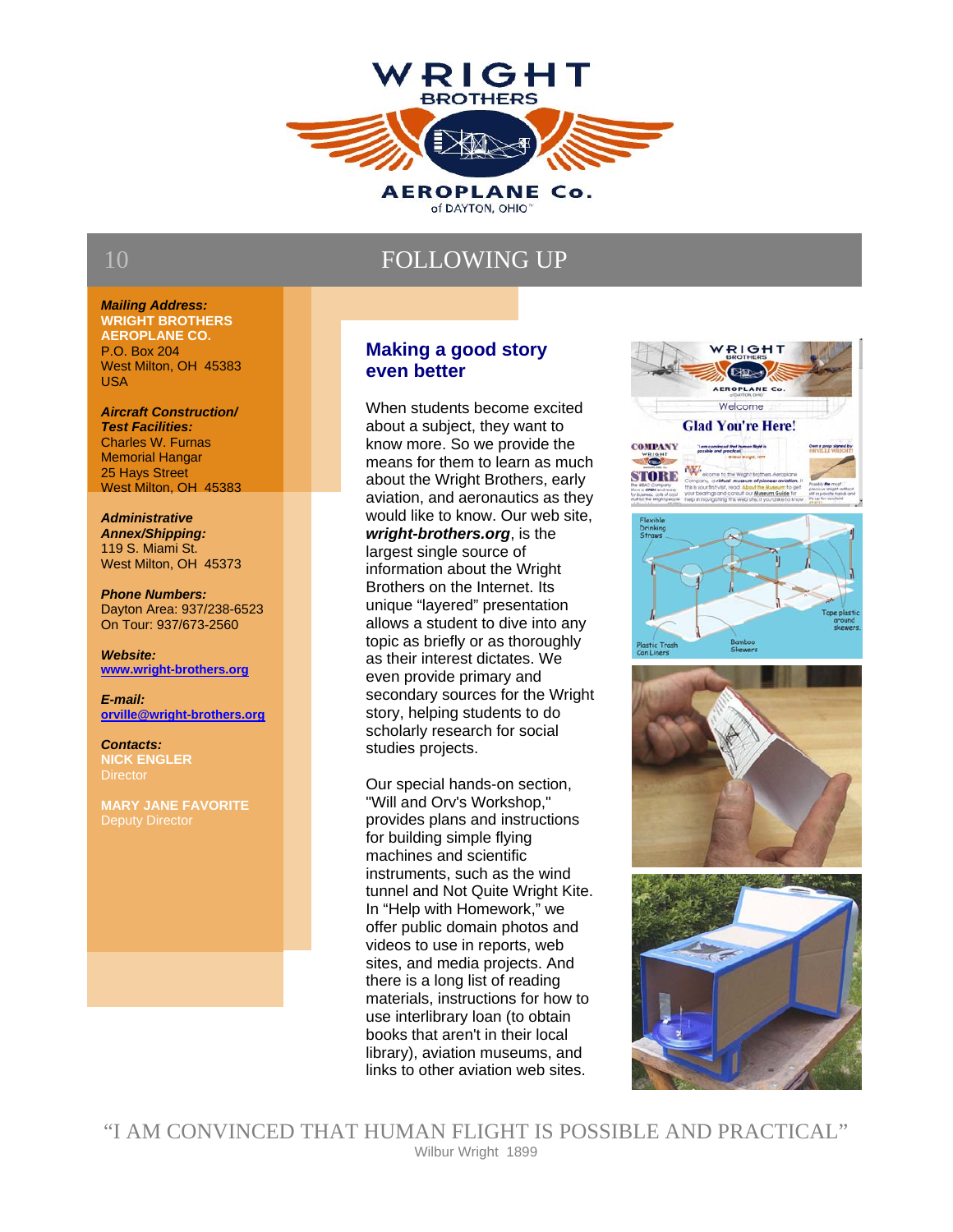

### 11 TO BRING US TO YOUR SCHOOL

*Mailing Address:*  **WRIGHT BROTHERS AEROPLANE CO.**  P.O. Box 204 West Milton, OH 45383 USA

*Aircraft Construction/ Test Facilities:* Charles W. Furnas Memorial Hangar 25 Hays Street West Milton, OH 45383

#### *Administrative*

*Annex/Shipping:* 119 S. Miami St. West Milton, OH 45373

*Phone Numbers:* Dayton Area: 937/238-6523 On Tour: 937/673-2560

*Website:* **<www.wright-brothers.org>**

*E-mail:*  **[orville@wright-brothers.org](mailto:orville@wright-brothers.org)**

*Contacts:*  **NICK ENGLER Director** 

**MARY JANE FAVORITE**  Deputy Director

#### **Our requirements**

#### **Setting Up**

To set up our exhibits and present them to your students, we need an area of 1500 square feet or more. (The 1902 glider has a wingspan of 32 feet and is 17 feet from nose to tail.) Because our displays are engineered to break down into small enough pieces to get though an ordinary door, we can set up in an auditorium, library, gymnasium, cafeteria, or large classroom. Set-up takes about one and a half hours.

#### **Schedule**

We can do up to five presentations a day in the course of a normal school day, usually three in the morning and two in the afternoon. Because these presentations are interactive, we ask that you not schedule more than 200 students at a time. If you would like us to do workshops, we can do up to two per day  $-$  one in the morning and one in the afternoon, and we will work with a maximum of 50 students. If we spend two days or more at your school, we would be happy to make an *evening presentation* for parents or the public.

#### **Fee**

We charge \$1200 for the first day and \$800 for additional days. The shipping charge is \$0.75 per mile round trip from Dayton, Ohio. We normally send two people with the museum  $-$  a presenter and an assistant  $-$  and we also require meals and rooms in modest motels for them for the duration of the trip.

Many schools ask businesses or foundations to fund our visit, and we will gladly help you to prepare a request by providing descriptions of our services and recommendations from schools that we have visited since we began in 1999.

#### **Engagements**

If your school is further from Dayton, Ohio than a day's drive (400 miles), we require at least a two-day engagement. Oftentimes, two or more schools in a region engage us for a day each. On occasion, we have been engaged by an entire school system in a region. If you would like to split the cost of a visit with other schools, we are happy to oblige. However, we cannot set up at more than one school in a day's time.